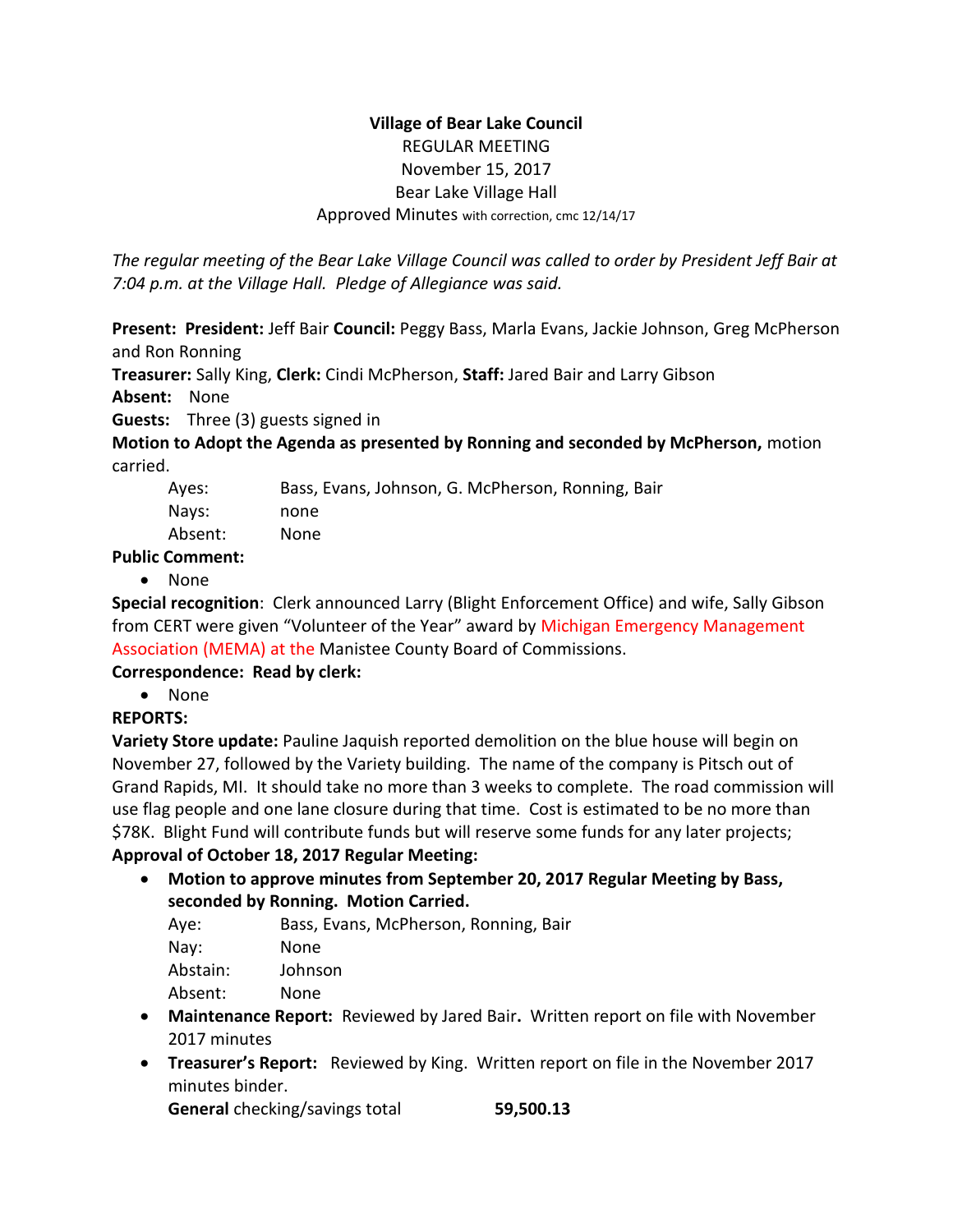| Water checking only                   | 44,020.62 |
|---------------------------------------|-----------|
| <b>Money Market Checking</b>          | 10,073.59 |
| Park checking/savings total           | 15,117.36 |
| Park CD#2                             | 33,065.98 |
| Major Street checking/savings total   | 29,525.24 |
| Minor Street checking/savings total   | 9,675.73  |
| Equipment Fund checking/savings total | 3,059.67  |
| <b>Honor Bank CD</b>                  | 1,029.93  |

**Note:** Decrease in Honor Bank is due to purchase of plow truck. The amount of \$14K will be replaced when grant money is received.

**Motion to accept the Treasurer's Report as read by McPherson seconded by Ronning, motion carried.**

| Aye: | Bass, Evans, Johnson, McPherson, Ronning, Bair |
|------|------------------------------------------------|
| Nay: | none                                           |

Absent: None

- o Amendments to Budget 2017-2018
	- **A motion was made to approve amendments as listed below to the 2017-2018 budget by Ronning, seconded by McPherson. Motion carried.** Aye: Bass, Evans, Johnson, McPherson, Ronning, Bair Nays: None Absent: None

#### **Amendments:**

|  | Park | increase by \$1356 to \$6000 | Repair/Maint to \$6000.00 |
|--|------|------------------------------|---------------------------|
|--|------|------------------------------|---------------------------|

Minor lncrease by \$450.00 to \$1200.00 Repair/Maint Summer to Decrease Insurance by \$450 to \$1090.00

**Bills to be paid** presented by Clerk. List on file in November 2017 minutes folder. Discussion on what the Water Superintendent does besides MISS DIG flags. Expense bills from Gary McBride's education class & training. Village paid for classes & membership. Review of travel expense Gary McBride by President Bair.

Discussion with Jared regarding water classes & when he'll be done. Also, documenting McBride's water system knowledge.

### **Motion to pay the bills by Ronning, seconded by Bass. Motion carried.**

| Ave:    | Bass, Evans, Johnson, McPherson, Ronning, Bair |
|---------|------------------------------------------------|
| Nay:    | none                                           |
| Absent: | None.                                          |

### **Reimbursements to the General Fund** were read by President Bair.

- o Wages to General Fund: \$2,236.00
- o Equipment Rental to General Fund: \$456.48

### **Committee Chair Reports:**

#### **Park:**

- o **Park Report** by Park Manager, Jeff Bair on file in November 2017 folder.
- o Doug & Rose will be park hosts for 2018.
- o Evans and Clerk McPherson will work on camper welcome information packets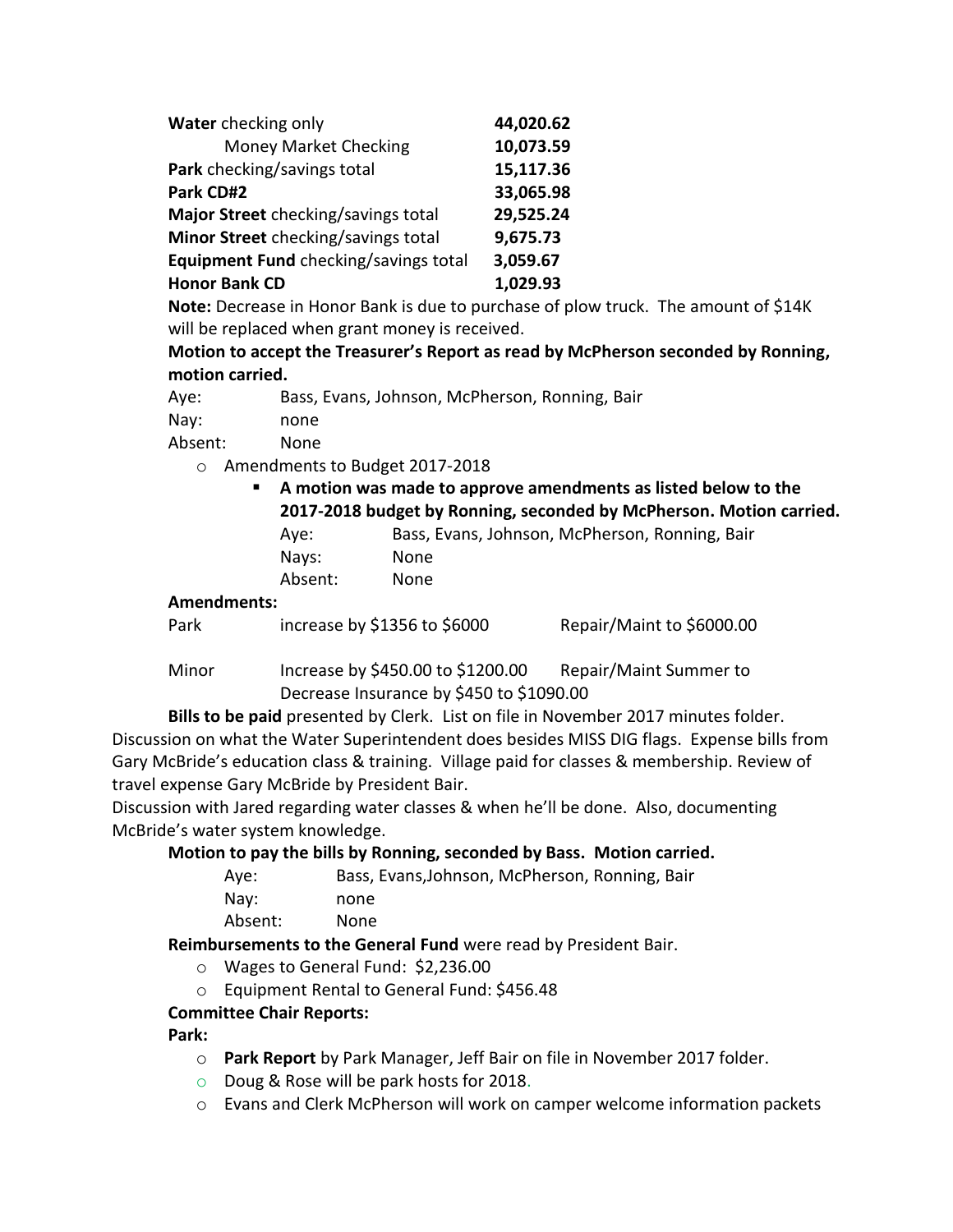- $\circ$  There is a \$35 check return policy, one check was returned. Asking for cash or cashier's check from them.
- **Motion to change Park Fund to Park & Recreation Fund by Bass, seconded by Johnson. Motion Carried.**

Aye: Bass, Evans, Johnson, McPherson, Ronning, Bair

Nay: None

Absent: None

### **Streets, Trees, Signs, Lights, Sidewalks:**

- o Most sidewalks will be replaced when water/well project begins. Committee will review streets not affected by project.
- o Guest Donna Simo asked if "No Parking" signs could be replaced on Cody & Lynn Street area. Signs will be replaced.
- o North west corner of Smith & Cody St. needs brush cleared.
- $\circ$  Discussion on snow removal on the downtown sidewalks. President Bair & Clerk McPherson will talk with store owners regarding use of private plow drivers and where the snow will be put. US-31 is cleared by Manistee County. Clerk McPherson to get business owners together for their thoughts.

#### **Water:**

- $\circ$  Clerk McPherson reported the Prohibitaion of Wells Ordinance was approved at the September 2015 regular village meeting but never put in the newspaper for public knowledge. It has been sent to the village attorney for review & instructions on the next step.
- $\circ$  President Bair gave an update on the Water Well project, it is near the end, need to finish the paperwork before the project actually begins. Test wells could happen by the end of 2017 depending on weather.
- $\circ$  Treasurer King reported a needed for a replacement on the Water Review Committee. Best would be a business person, building owner or business owner.

### **Buildings, Grounds & Equipment:**

- $\circ$  Revenue Share announcement December 11, 2017 for additional money for the plow truck.
- $\circ$  No money has been received from USDA at this time on the DPW building.

### **Blight/CABA:**

### **CABA:** No report.

**BLIGHT:** Blight Officer report on file in the November Minutes folder. Report on posted properties, meeting with Manistee County Magistrate and future plans to continue with. **Planning Commission:** Chairperson Barb Farfsing emailed a report on Planning Commissions October meeting, read by clerk. Report on file in November minute folder. We are continuing to review the traditional zoning ordinances, form based codes and a new one, smart codes. We want to make sure the codes used will be the right fit for Bear Lake into the future and master plan. This can be a combination of codes.

**Manistee County Trail Committee Report:** McPherson reported no meeting. McPherson stated next meeting is December 11, 2017.

**Bear Lake Improvement Board:** McPherson report no meeting. Next meeting will be December 14, 2017 at 7pm at Bear Lake Township.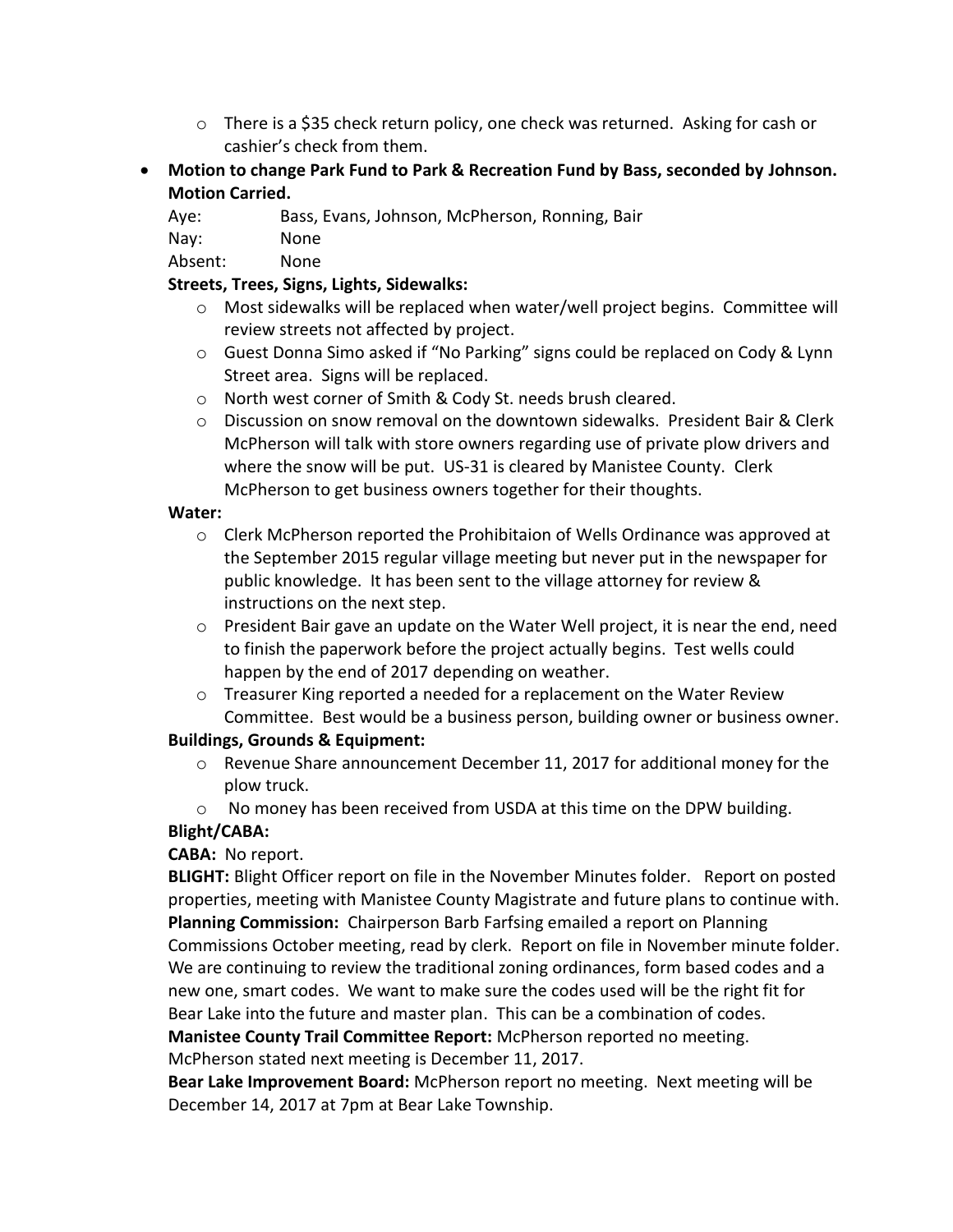**Two Lakes Sewer Collaborative:** McPherson reported no meeting, it was cancelled. Next meeting is December 6, 2017.

**Ad Hoc – Policy, Resolution & Ordinance Committee** – No report Looking for a volunteer student to help out with policy, ordinance & resolution books.

### **OLD BUSINESS**

**Budget Schedule:** Clerk reminded Committee heads to look at their current budget & potential items to include in 2018 budget.

## **NEW BUSINESS**

Maintenance employee compensation and title change.

o **After discussion and changes to last year's compensations a Motion to change the title of Maintenance Supervisor to Maintenance/Water Manager and 2018 compensation with additions & corrections by Bass, seconded by Evans. Motion Carried.**

| Aye:    | Bass, Evans, Johnson, McPherson, Ronning, Bair |
|---------|------------------------------------------------|
| Nay:    | None                                           |
| Absent: | None                                           |

- Earned Time Off Policy for full time employees Tabled until December 2017 meeting
- **Motion to approve Bear Lake Township Water Service Franchise Ordinance by Ronning, seconded by McPherson. Motion Carried.**

| Ave:    | Bass, Evans, Johnson, McPherson, Ronning, Bair |
|---------|------------------------------------------------|
| Nav:    | None.                                          |
| Absent: | None                                           |

- **Motion to change the DPW Maintenance Building repayment account name to DPW Building Repayment & water project Land Purchase & increase budgeted amount to \$42,200 by Ronning, seconded by McPherson. Motion Carried.**
	- Aye: Bass, Evans, Johnson, McPherson, Ronning, Bair

Nay: None

Absent: None

 **Motion to authorize purchase of land from Bear Lake School when available for the DPW Maintenance building and Water/Well project by McPherson, seconded by Bass. Motion Carried.**

| Aye:    | Bass, Evans, Johnson, McPherson, Ronning, Bair |
|---------|------------------------------------------------|
| Nay:    | None.                                          |
| Absent: | None.                                          |

 **Motion to appoint Marla Evans as a third signer for Honor Bank by McPherson, seconded by Ronning. Motion Carried.**

Aye: Bass, Evans, Johnson, McPherson, Ronning, Bair Nay: None Absent: None

# **Follow up on item from October monthly meeting.**

None

# **COUNCIL COMMENT:**

To add Commissioner's Report to the monthly agenda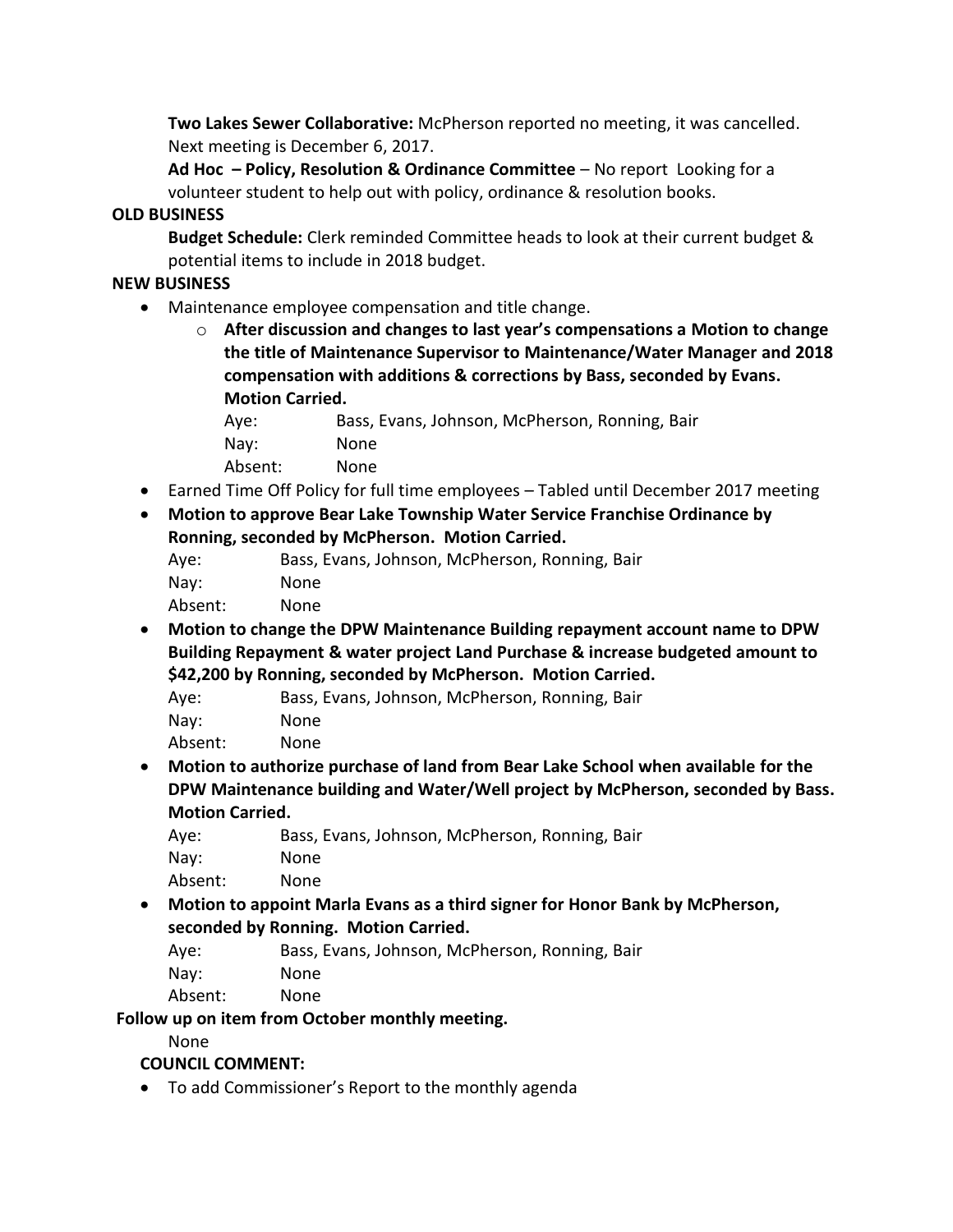#### **PUBLIC COMMENT:**

Jaquish reported on:

- The large tree that the village decorates each year is on Dr. Harless' property, Bear Lake Promoters pay for the light bulbs and Mark Thompson puts up the lights each year.
- "Sparkle in the Park"; requested park restrooms are open during Sparkle time and she would like the key to maint. Building for the breaker. Santa will arrive by firetruck in the park. Carriage rides are new. 20 private sites and 30 Sparkle sites.
- Larry Gibson is looking for new CERT Team members. Training class was held on October 20, 2017.

#### **COMING EVENTS**

- There will be no Community dinner at Bear Lake United Methodist Church Thursday 11/16. There will be a Thanksgiving Dinner on Thanksgiving Day.
- Sparkle in the Park starts the Saturday after Thanksgiving.

#### **Meeting adjourned at 9:09p.m.**

Respectfully Submitted, Cindi McPherson, Clerk

#### **REIMBURSEMENTS TO THE GENERAL FUND AND EQUIPMENT FUND:**

| <b>WAGES</b> | OCTOBER 2017 | <b>AMOUNTS</b> |
|--------------|--------------|----------------|
| Water Fund   | 591-000-702  | \$1,053.50     |
| Park Fund    | 531-000-702  | \$1,085.50     |
| Major Fund   | 202-463-702  | \$53.00        |
| Minor Fund   | 203-463-702  | \$44.00        |
| TOTAL        |              | \$2,236.00     |

| EQUIPMENT RENTAL | SEPTEMBER 2017 | <b>AMOUNTS</b> |
|------------------|----------------|----------------|
| Water Fund       | 591-558-943    | \$288.76       |
| Major Fund       | 202-463-943    | \$83.86        |
| Minor Fund       | 203-463-943    | \$83.86        |
| TOTAL            |                | \$456.48       |

**Bills To Be Paid with addition November, 2017**

| Fund    | Payee                         | Amount | Account #   | <b>Notes</b>                       |
|---------|-------------------------------|--------|-------------|------------------------------------|
| General | OMS Compliance Services INC   | 133.75 | 101-265-801 | Drug Testing, Alcohol Testing      |
|         | The Pioneer Group             | 197.75 | 101-265-900 | Publish Ordinance 1 of 2017        |
|         | Pleasaanton Valley Greenhouse | 60.00  | 101-000-951 | 3 maple trees                      |
|         | Mark Thompson Tree & Stump    | 170.00 | 101-000-951 | October brush pickup               |
|         | Young,, Graham, & Wendling PC | 200.00 | 101-265-801 | Telephone Retainer - November 2017 |
|         |                               | 761.50 |             |                                    |